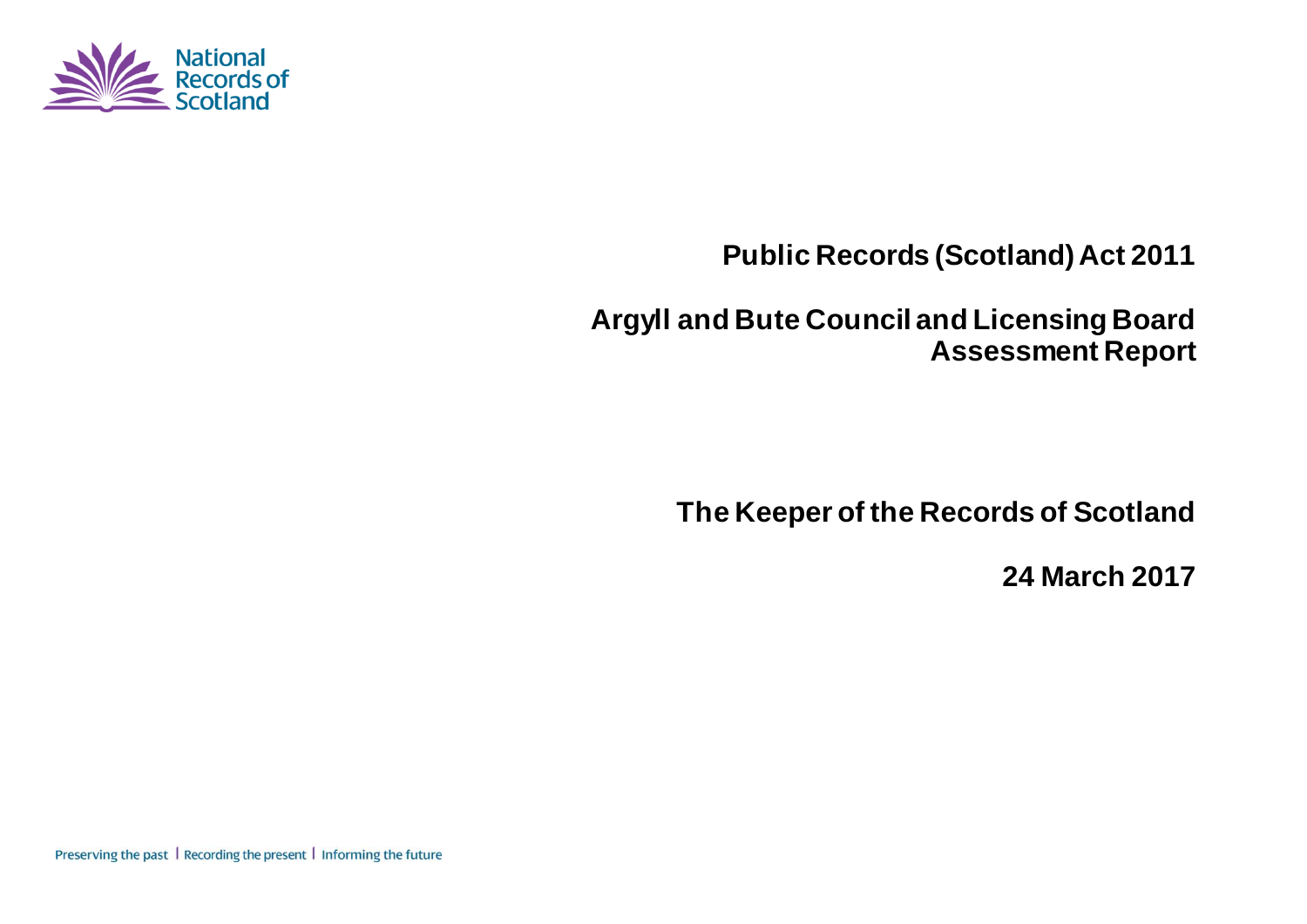#### **Contents**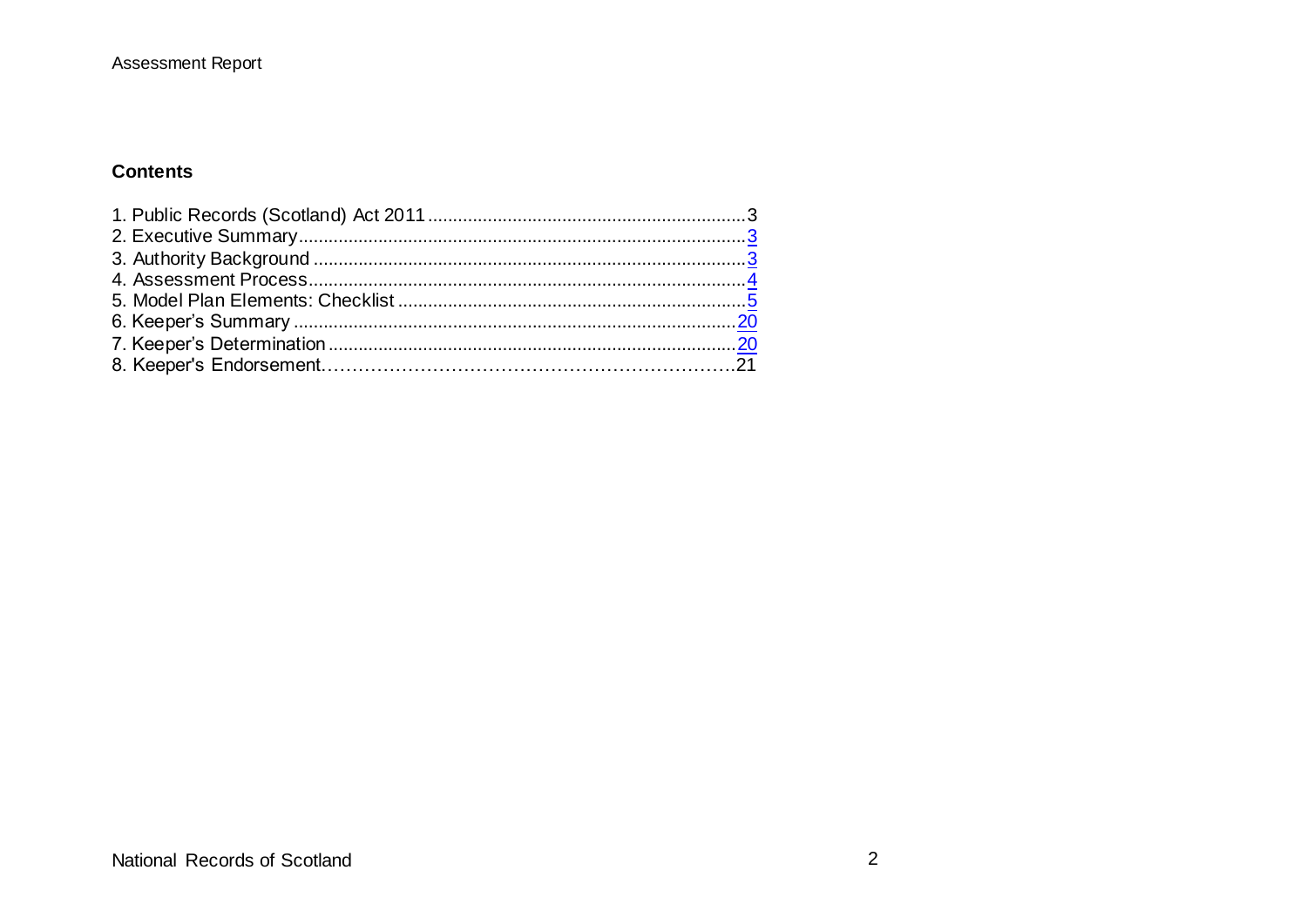### **1. Public Records (Scotland) Act 2011**

The Public Records (Scotland) Act 2011 (the Act) received Royal assent on 20 April 2011. It is the first new public records legislation in Scotland since 1937 and came fully into force on 1 January 2013. Its primary aim is to promote efficient and accountable record keeping by named Scottish public authorities.

The Act has its origins in *The Historical Abuse Systemic Review: Residential Schools and Children's Homes in Scotland 1950-1995* (The Shaw Report) published in 2007. The Shaw Report recorded how its investigations were hampered by poor record keeping and found that thousands of records had been created, but were then lost due to an inadequate legislative framework and poor records management. Crucially, it demonstrated how former residents of children's homes were denied access to information about their formative years. The Shaw Report demonstrated that management of records in all formats (paper and electronic) is not just a bureaucratic process, but central to good governance and should not be ignored. A follow-up review of public records legislation by the Keeper of the Records of Scotland (the Keeper) found further evidence of poor records management across the public sector. This resulted in the passage of the Act by the Scottish Parliament in March 2011.

The Act requires a named authority to prepare and implement a records management plan (RMP) which must set out proper arrangements for the management of its records. A plan must clearly describe the way the authority cares for the records that it creates, in any format, whilst carrying out its business activities. The RMP must be agreed with the Keeper and regularly reviewed.

#### **2. Executive Summary**

This report sets out the findings of the Keeper's assessment of the RMP of Argyll and Bute Council and Licensing Board by the Public Records (Scotland) Act 2011 Assessment Team following its submission to the Keeper on 13 May 2016*.*

The assessment considered whether the RMP of Argyll and Bute Council and Licensing Board was developed with proper regard to the 14 elements of the Keeper's statutory Model Records Management Plan (the Model Plan) under section 8(3) of the Act, and whether in this respect it complies with it and the specific requirements of the Act.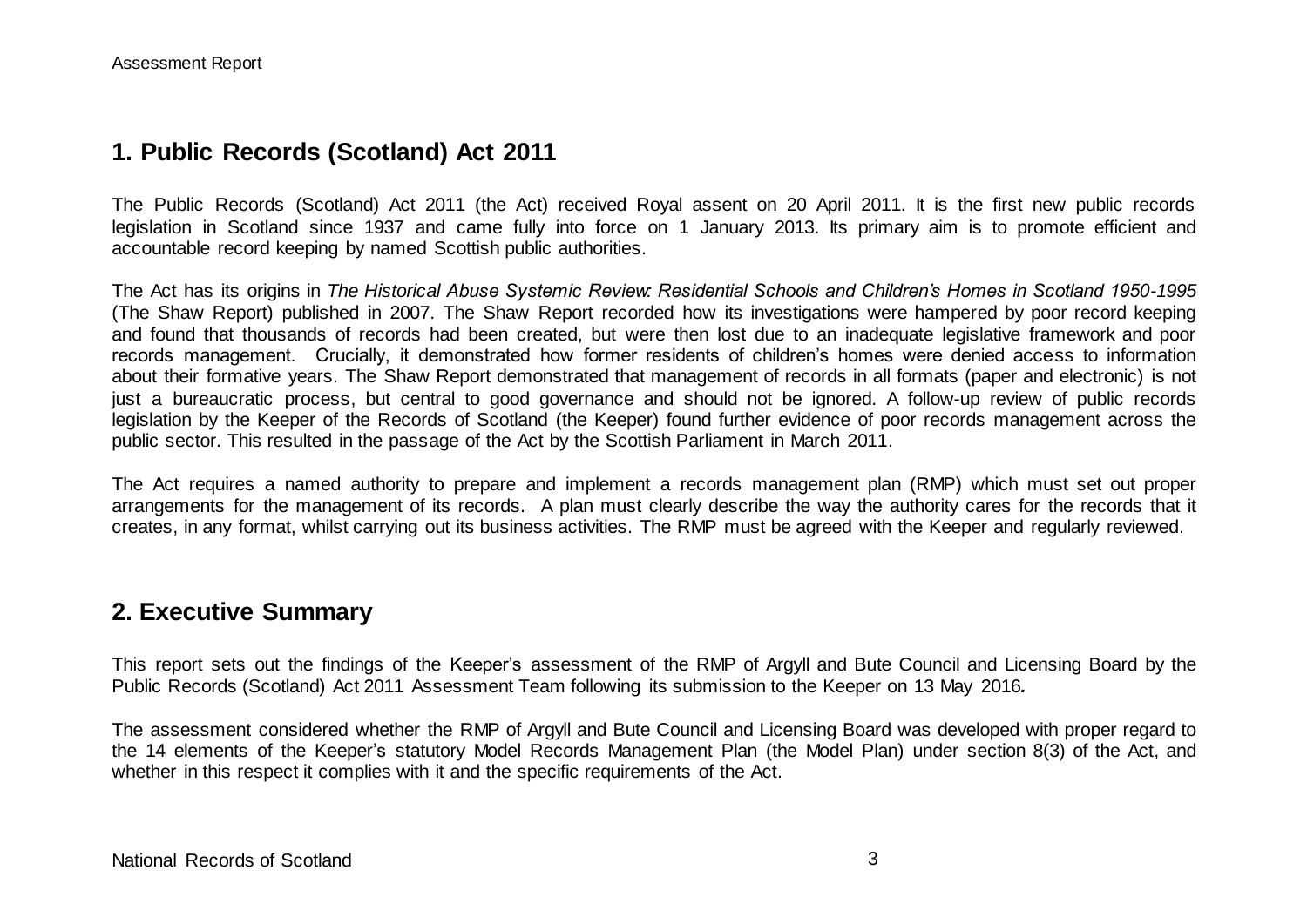The outcome of the assessment and the Keeper's decision on whether the RMP of Argyll and Bute Council and Licensing Board complies with the Act can be found under section 7 of this report with relevant recommendations.

### **3. Authority Background**

Argyll and Bute Council is both one of 32 unitary authority council areas and a Lieutenancy area. The administrative centre for the council area is located in Lochgilphead. The present council area was created in 1996, when it was carved out of the Strathclyde region, which was a two-tier local government region of 19 districts, created in 1975. Argyll and Bute merged the existing Argyll and Bute district and one ward of the Dumbarton district.

The Argyll and Bute Licensing Board is a separate statutory body from Argyll and Bute Council. The Board is supported by a Clerk who gives administrative support and professional advice. The Clerk to the Board is Argyll and Bute Council's Head of Governance and Law. The Argyll and Bute Licensing Board is made up of 7 elected members of Argyll and Bute Council, who are appointed to the Board by Argyll and Bute Council. The Licensing Board administers all licensed premises within the electoral boundaries of the area. It deals with applications for premises licenses as well as additional applications for Variations and Occasional Extension/Licences etc under the Licensing (Scotland) Act 2005. The Board also deals with applications for permissions under the Gambling Act 2005.

#### **4. Keeper's Assessment Process**

The RMP was assessed by the Public Records (Scotland) Act Assessment Team on behalf of the Keeper. Assessors used the checklist elements listed in section 5, to establish whether Argyll and Bute Council and Licensing Board's RMP was developed with proper regard to the elements of the Model Plan and is compliant with the Act. The assessment also considered whether there was sufficient supporting evidence of such compliance.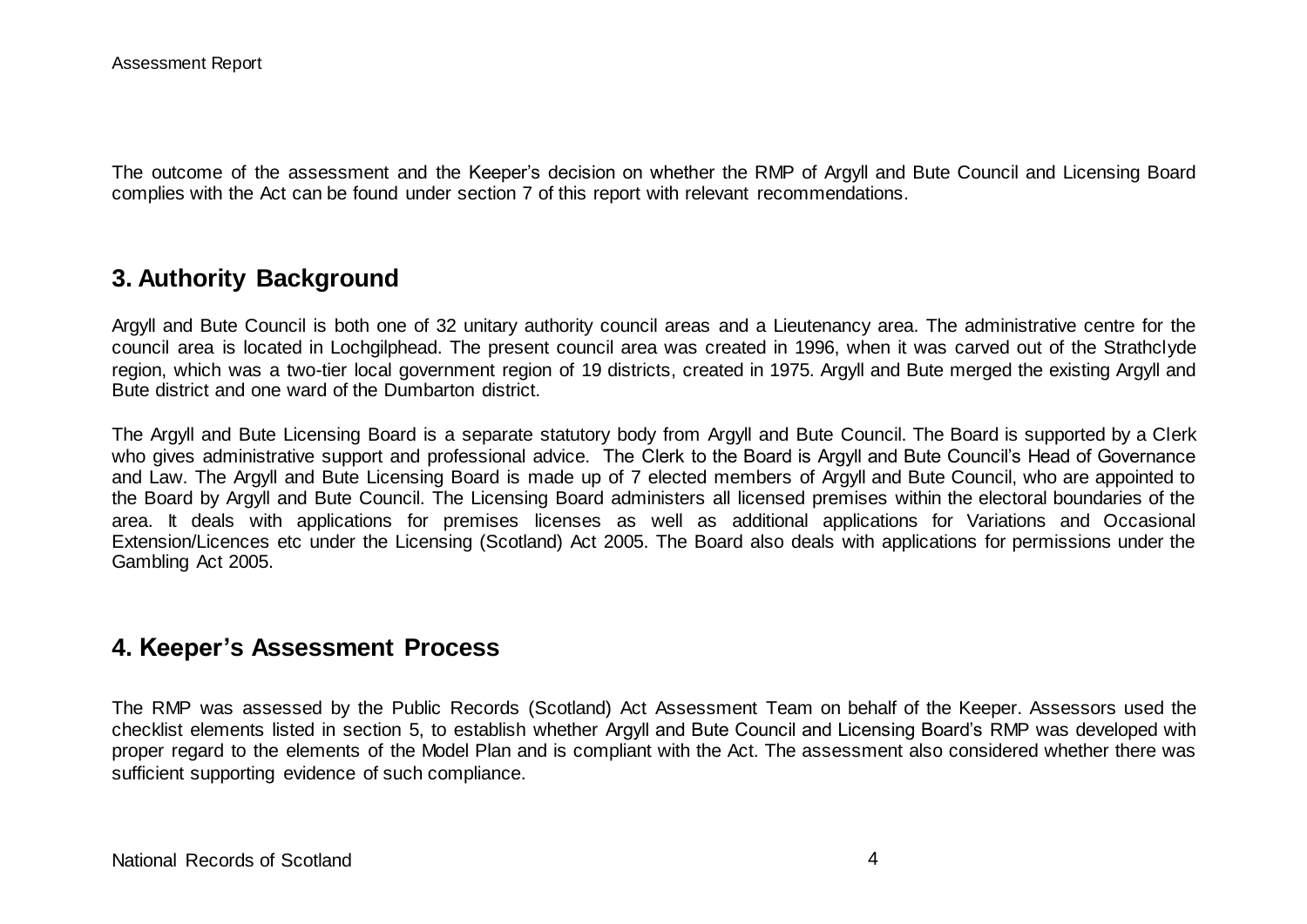### **Key:**

| The Keeper agrees this<br>element of an<br>authority's plan. | The Keeper agrees this<br>element of an authority's<br>plan as an 'improvement<br>model'. This means that<br>he is convinced of the<br>authority's commitment to<br>closing a gap in<br>provision. He will request<br>that he is updated as<br>work on this element | R | There is a serious<br>gap in provision<br>for this element<br>with no clear<br>explanation of how<br>this will be<br>addressed. The<br>Keeper may<br>choose to return<br>the RMP on this |
|--------------------------------------------------------------|---------------------------------------------------------------------------------------------------------------------------------------------------------------------------------------------------------------------------------------------------------------------|---|------------------------------------------------------------------------------------------------------------------------------------------------------------------------------------------|
|                                                              | progresses.                                                                                                                                                                                                                                                         |   | basis.                                                                                                                                                                                   |

# **5. Model Plan Elements: Checklist**

| <b>Element</b>                                | <b>Present</b> | <b>Evidence</b> | <b>Notes</b>                                                                                                                                                                                                                                                                                                                                                                                                                                                                                                                                         |
|-----------------------------------------------|----------------|-----------------|------------------------------------------------------------------------------------------------------------------------------------------------------------------------------------------------------------------------------------------------------------------------------------------------------------------------------------------------------------------------------------------------------------------------------------------------------------------------------------------------------------------------------------------------------|
| 1. Senior<br>Officer<br>Compulsory<br>element | G              | G               | The Records Management Plan (RMP) identifies Douglas Hendry, Executive<br>Director of Customer Services, as having senior responsibility for records<br>management within the Council. This appointment is confirmed in a covering letter<br>from Mr Hendry (Appendix 2).<br>The covering letter also outlines Mr Hendry's and the Strategic Management Team's<br>support for ensuring the delivery of the requirements of the RMP and the<br>accompanying Records Management Development Plan (Appendix 1). The Keeper<br>welcomes this commitment. |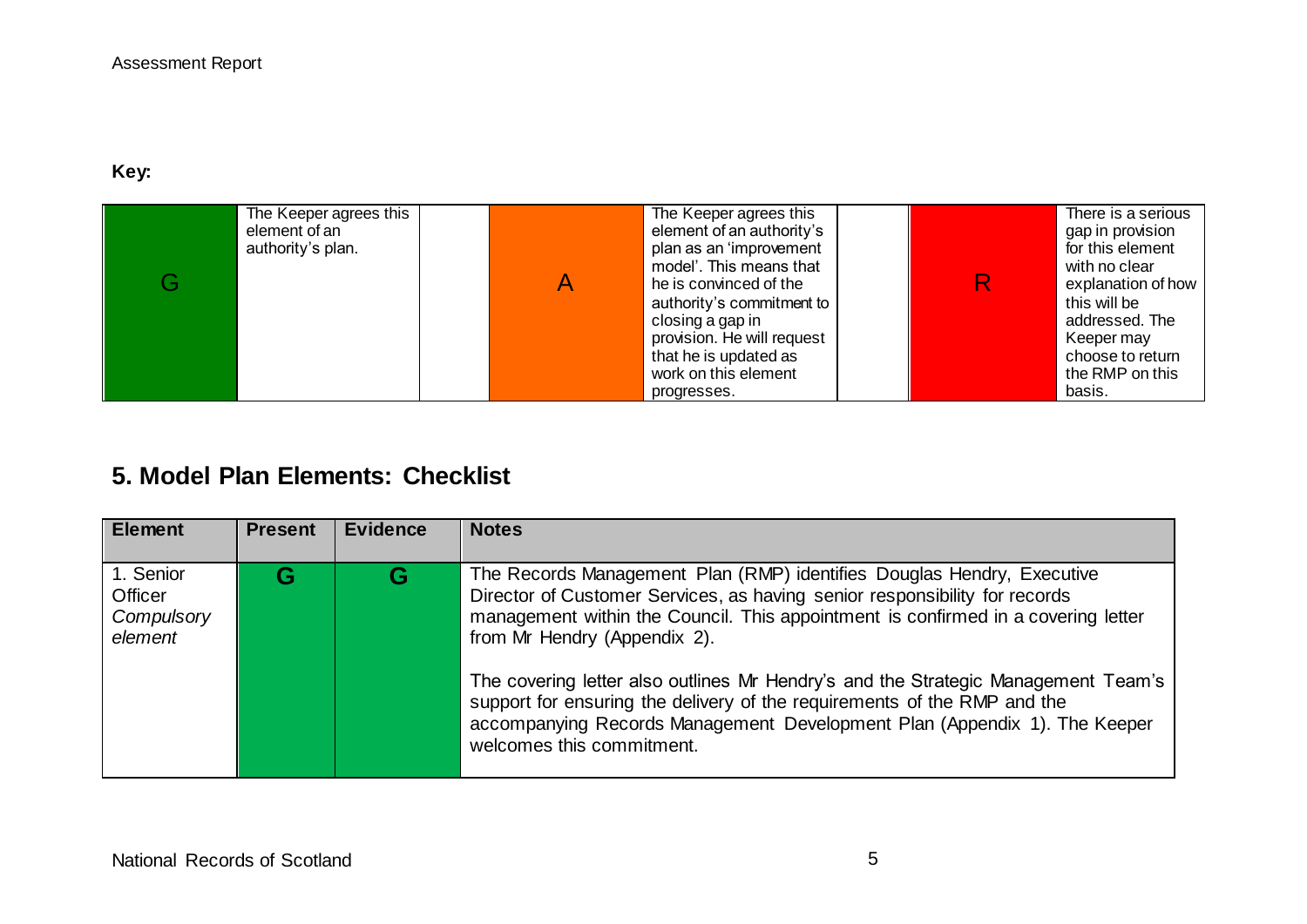|                                                |   |   | Mr Hendry is also the Council's Senior Information Asset Owner (SIRO).                                                                                                                                                                                                                                                                                                                                                                                                                                      |
|------------------------------------------------|---|---|-------------------------------------------------------------------------------------------------------------------------------------------------------------------------------------------------------------------------------------------------------------------------------------------------------------------------------------------------------------------------------------------------------------------------------------------------------------------------------------------------------------|
|                                                |   |   | Argyll and Bute Licensing Board have identified Charles Reppke, Clerk to the Board,<br>as having senior responsibility for records management within the Licensing Board.<br>This is confirmed in a letter from Mr Reppke (Appendix 3) which also states that as<br>the Board's records are held and managed by the Council it will follow the provisions<br>of the Council's RMP. A joint plan covering separately scheduled authorities is<br>permitted by the Public Records (Scotland) Act 2011 (PRSA). |
|                                                |   |   | The Keeper agrees that appropriate individuals have been identified to take senior<br>management responsibility for records management within both the Council and<br>Licensing Board, as required by the PRSA.                                                                                                                                                                                                                                                                                             |
| 2. Records<br>Manager<br>Compulsory<br>element | G | G | The RMP identifies lain Jackson, Governance and Risk Manager, as having<br>operation responsibility for records management within the Council. This<br>appointment is confirmed in the letter from the Executive Director of Customer<br>Services (see Element 1).                                                                                                                                                                                                                                          |
|                                                |   |   | The Governance and Risk Manager's responsibilities are also described in the<br>Records Management Policy (Appendix 6).                                                                                                                                                                                                                                                                                                                                                                                     |
|                                                |   |   | Also submitted as evidence is Mr Jackson's Job Description (Appendix 4). Item 24<br>of his main functions shows that Mr Jackson has responsibility for developing and<br>implementing records management policies and procedures within the Council.<br>Other objectives include responsibilities for information security, Data Protection and<br>Freedom of Information.                                                                                                                                  |
|                                                |   |   | Mr Jackson is also the Chair of the Information Security Forum. The Terms of<br>Reference for the Forum have been submitted as Appendix 4a, showing that it is<br>responsible for the development and implementation of a Council-wide Information<br>Security Management System. The Forum reports Information Security issues to the                                                                                                                                                                      |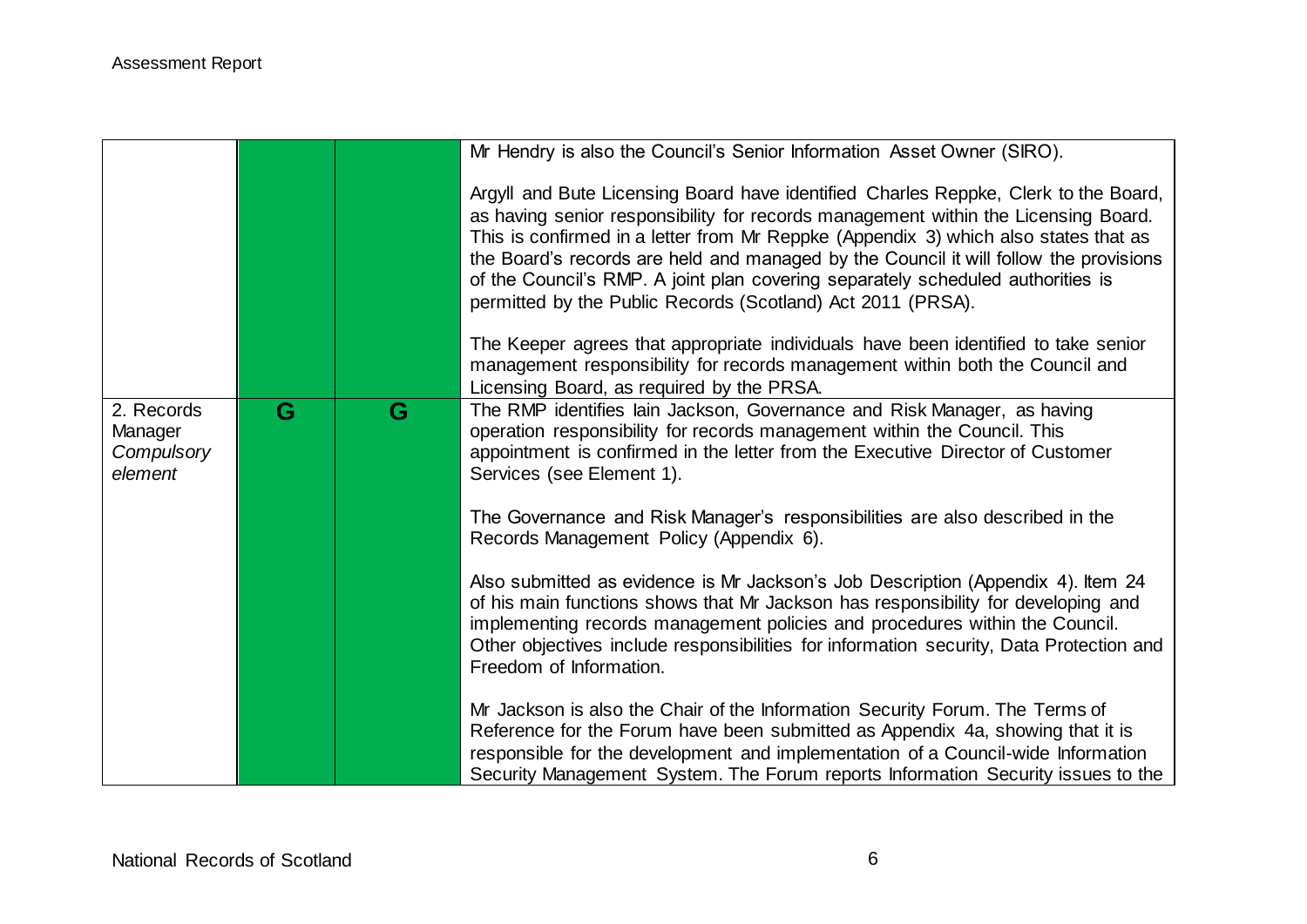|                                    |   |   | Strategic Management Team, shown in the minutes of a meeting held on 27 June<br>2011.<br>The Keeper agrees that an appropriate individual has been named to take day-to-<br>day responsibility for records management as required by the PRSA.                                                                                                                                                                                                                                                                                                                                                                                                                                                                                                                                                                                                                                                                                                                                                                                                                                                                                                                                                                                                                                                                                                                                                                                                                                                                                                                                                                                                                                                                                                  |
|------------------------------------|---|---|-------------------------------------------------------------------------------------------------------------------------------------------------------------------------------------------------------------------------------------------------------------------------------------------------------------------------------------------------------------------------------------------------------------------------------------------------------------------------------------------------------------------------------------------------------------------------------------------------------------------------------------------------------------------------------------------------------------------------------------------------------------------------------------------------------------------------------------------------------------------------------------------------------------------------------------------------------------------------------------------------------------------------------------------------------------------------------------------------------------------------------------------------------------------------------------------------------------------------------------------------------------------------------------------------------------------------------------------------------------------------------------------------------------------------------------------------------------------------------------------------------------------------------------------------------------------------------------------------------------------------------------------------------------------------------------------------------------------------------------------------|
| 3. Policy<br>Compulsory<br>element | G | G | The RMP states that the Council has a high-level Information Management Strategy<br>2014-2018 which describes the strategic framework for the management of the<br>Council's information and records. The Strategy has been submitted as evidence<br>(Appendix 5) and describes the Council's Information Management Programme<br>which is designed to embed information management into the day-to-day work of<br>the Council. To implement this Programme, an Information Management Working<br>Group has been constituted, chaired by the Information Manager.<br>The Council has also submitted its Records Management Policy, version 1.1, dated<br>January 2017 (Appendix 6). The Policy contains a statement from the Executive<br>Director of Customer Services (see Element 1) showing the Council's recognition of<br>the importance of records management and commitment to achieving best practice.<br>The Policy outlines the responsibilities for complying with records management<br>requirements and states that a series of Records Management Champions will be<br>created across all departments and will act as a local point of contact for records<br>management issues. The Council has submitted screenshots from its Intranet 'The<br>Hub' (Appendix C) which contains a section providing staff with guidance and advice<br>on managing records and information, including sections on the Freedom of<br>Information (Scotland) Act 2002 and the Data Protection Act 1998. This includes a<br>link to the Records Management Policy.<br>The Policy is supported by a range of guidance documents including Managing Our<br>Records Effectively (submitted as Appendix 7) and Version Control and Document<br>Naming. |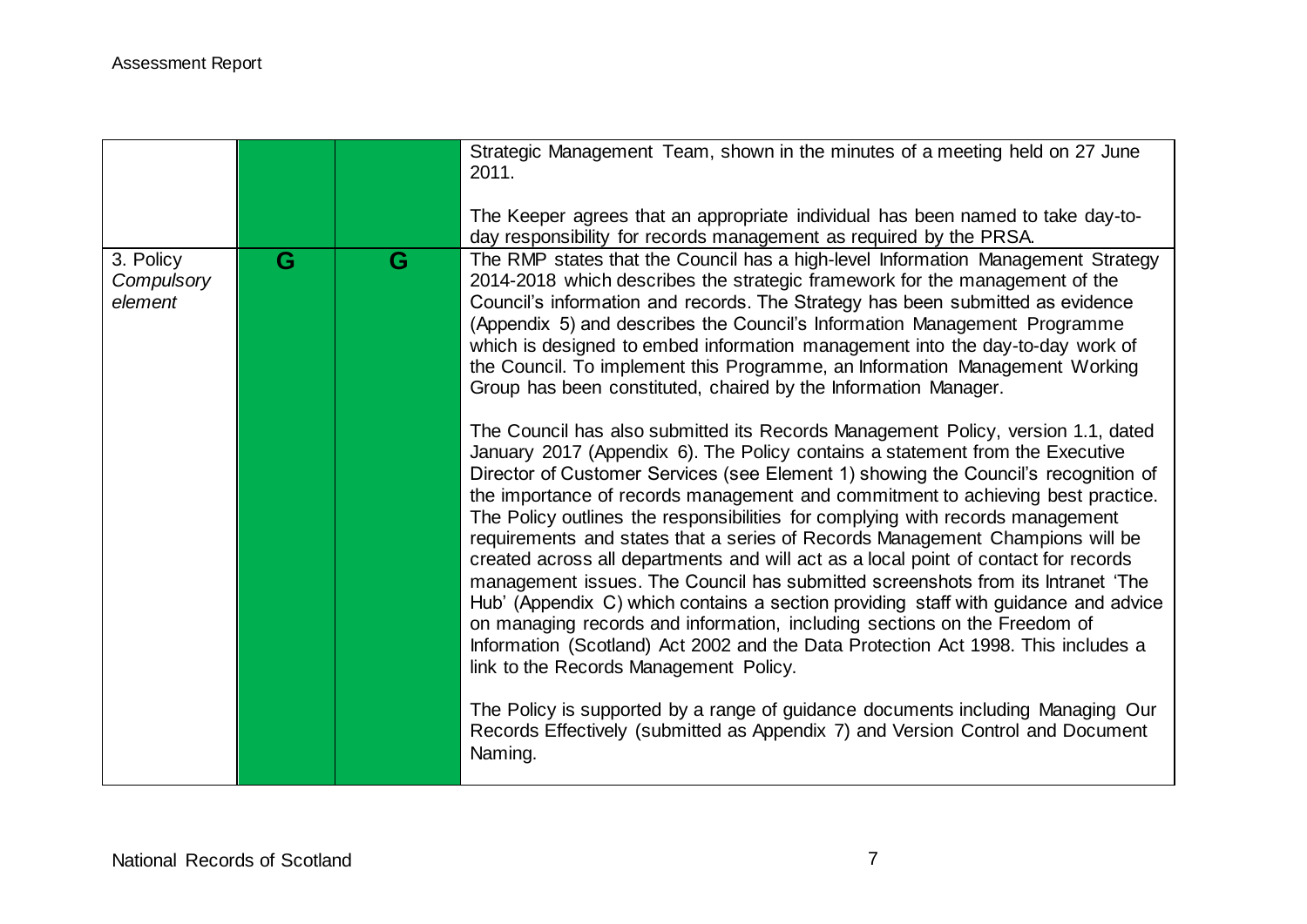|                               |              |   | The Council have also developed a Managing and Archiving Email Messages Policy<br>(Appendix 6A) which provides guidance for staff when business information is sent<br>and received by email.<br>The Keeper agrees that the Council has a Policy which outlines its commitment to<br>achieving best practice records management and is available to staff so that they<br>are aware of their responsibilities.                                                                                                                                                                                                                                                                                                                                                                                                                                                                                                                                                                                                                                                                                                                                                                                                                                                                                                                                                                                                                                                                                                                                                                                                                                                                  |
|-------------------------------|--------------|---|---------------------------------------------------------------------------------------------------------------------------------------------------------------------------------------------------------------------------------------------------------------------------------------------------------------------------------------------------------------------------------------------------------------------------------------------------------------------------------------------------------------------------------------------------------------------------------------------------------------------------------------------------------------------------------------------------------------------------------------------------------------------------------------------------------------------------------------------------------------------------------------------------------------------------------------------------------------------------------------------------------------------------------------------------------------------------------------------------------------------------------------------------------------------------------------------------------------------------------------------------------------------------------------------------------------------------------------------------------------------------------------------------------------------------------------------------------------------------------------------------------------------------------------------------------------------------------------------------------------------------------------------------------------------------------|
| 4. Business<br>Classification | $\mathbf{A}$ | G | As part of the implementation of the Information Management Strategy, the Council<br>is in the process of developing individual service area Information Asset Registers<br>(IARs). The individual service areas are responsible for compiling their information<br>assets, using a template based on the Local Government Classification Scheme<br>(LGCS). A sample IAR has been submitted as evidence (Appendix 8A). Using the<br>three level functional system set out in the LGCS the IARs will also have retention<br>decisions included. These will be based on the Scottish Council on Archives<br>Records Retention Schedules (SCARRS). The Keeper recognises that both the<br>LGCS and SCARRS are appropriate for use by the Council.<br>As part of the Corporate Information Management Programme the Council has<br>produced a Planning and Implementing a Council-wide Information Asset Register<br>document (Appendix 8). This provides guidance for completing the template. It is<br>anticipated that each service are will have a Records Management Champion who<br>will be responsible for the completion and maintenance of the IARs. An outline of<br>this role has been provided (Appendix 8B). The Keeper commends the involvement<br>of service areas in the development of its IARs as this will lead to a more robust<br>business tool.<br>The Council is currently considering whether to use an Electronic Document<br>and Records Management System (EDRMS) to manage its unstructured<br>electronic information or to use the IARs as a framework to develop a file<br>structure within the shared drives. The Council are running a pilot on the |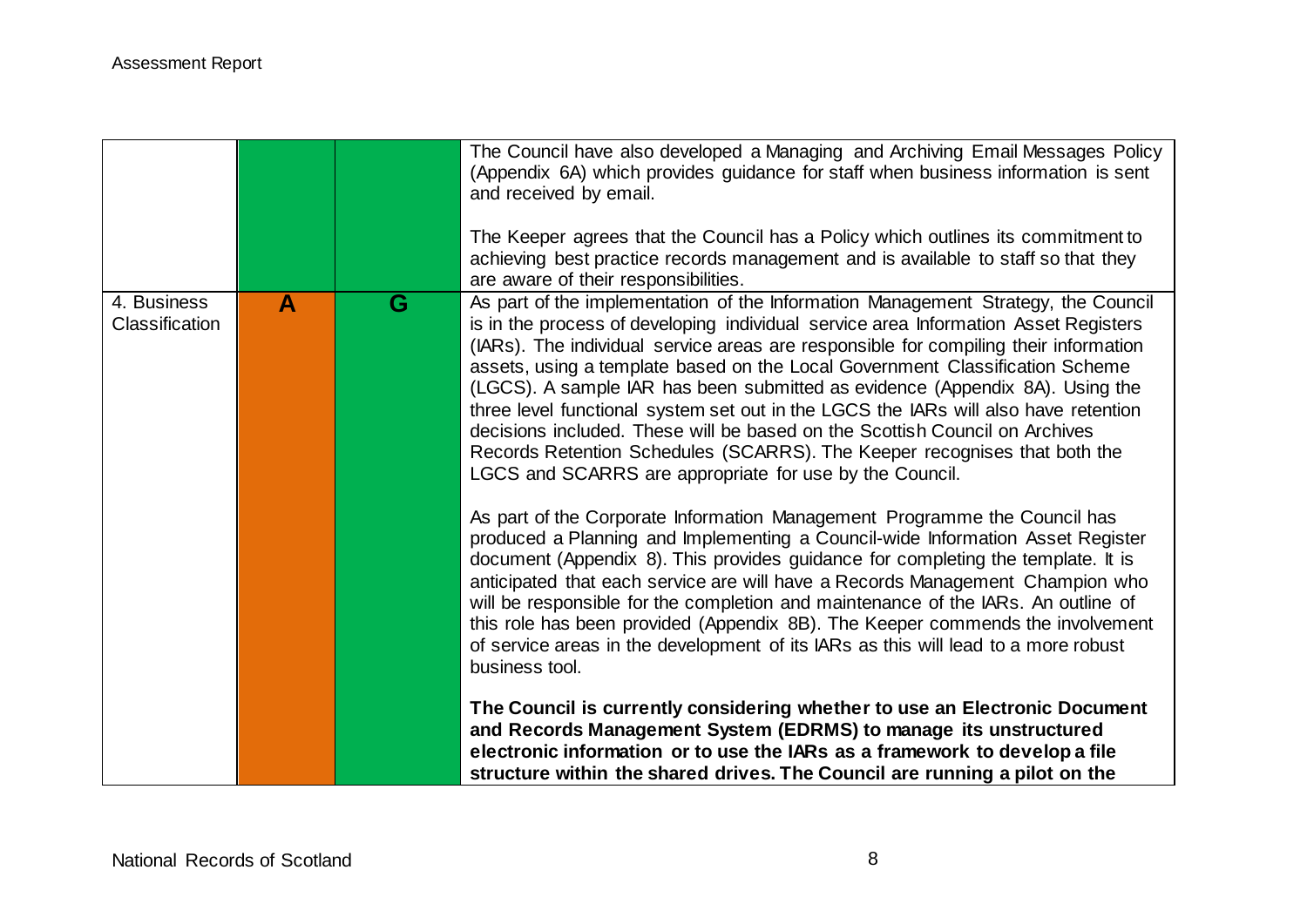|                          |   |   | implementation of a hybrid on-premise and cloud based SharePoint solution<br>as an EDRMS. The initial assessment of the pilot is anticipated to be<br>completed by August 2017. This will then be compared against a manual<br>solution using the IARs to impose a structure on the shared drives. The<br>Council has committed to updating the Keeper as the project moves forward.                                                                                                                                                                                                                                                                                                                                                 |
|--------------------------|---|---|--------------------------------------------------------------------------------------------------------------------------------------------------------------------------------------------------------------------------------------------------------------------------------------------------------------------------------------------------------------------------------------------------------------------------------------------------------------------------------------------------------------------------------------------------------------------------------------------------------------------------------------------------------------------------------------------------------------------------------------|
|                          |   |   | The Keeper can agree this Element on an 'improvement model' basis. This<br>means that the authority has identified a gap in provision (the lack of an<br>organisation-wide method of classifying the records and information it creates<br>and manages) and has identified possible solutions. This agreement is<br>conditional on the understanding that the Keeper is provided with further<br>details on how the Council aims to close this gap in provision (when it has<br>decided which method to use), backed up by evidence of senior management<br>commitment and the proposed timescales for completion. The Keeper will<br>additionally need to be provided with regular updates on the progress of work<br>in this area. |
| 5. Retention<br>schedule | A | G | The development of corporate retention schedules is tied in with the<br>development of IARs (see Element 4). Retention and disposal information will<br>be added to the IARs and will be based on the SCARRS model. At present<br>where a service area doesn't have a finalised IAR, the SCARRS template is<br>used to provide guidance on retention periods.                                                                                                                                                                                                                                                                                                                                                                        |
|                          |   |   | The RMP states that the Strategic Management Team has agreed to take<br>responsibility for the IARs to ensure that they are kept up to date and<br>retention actions applied at the appropriate times.                                                                                                                                                                                                                                                                                                                                                                                                                                                                                                                               |
|                          |   |   | Screenshots from the Council's SharePoint system (Appendix D) have been<br>supplied showing that a sample IAR for Governance and Law is available for<br>staff to access. Not all staff currently have access to these but the Council is<br>investigating how best to ensure that this happens. Every service area has                                                                                                                                                                                                                                                                                                                                                                                                              |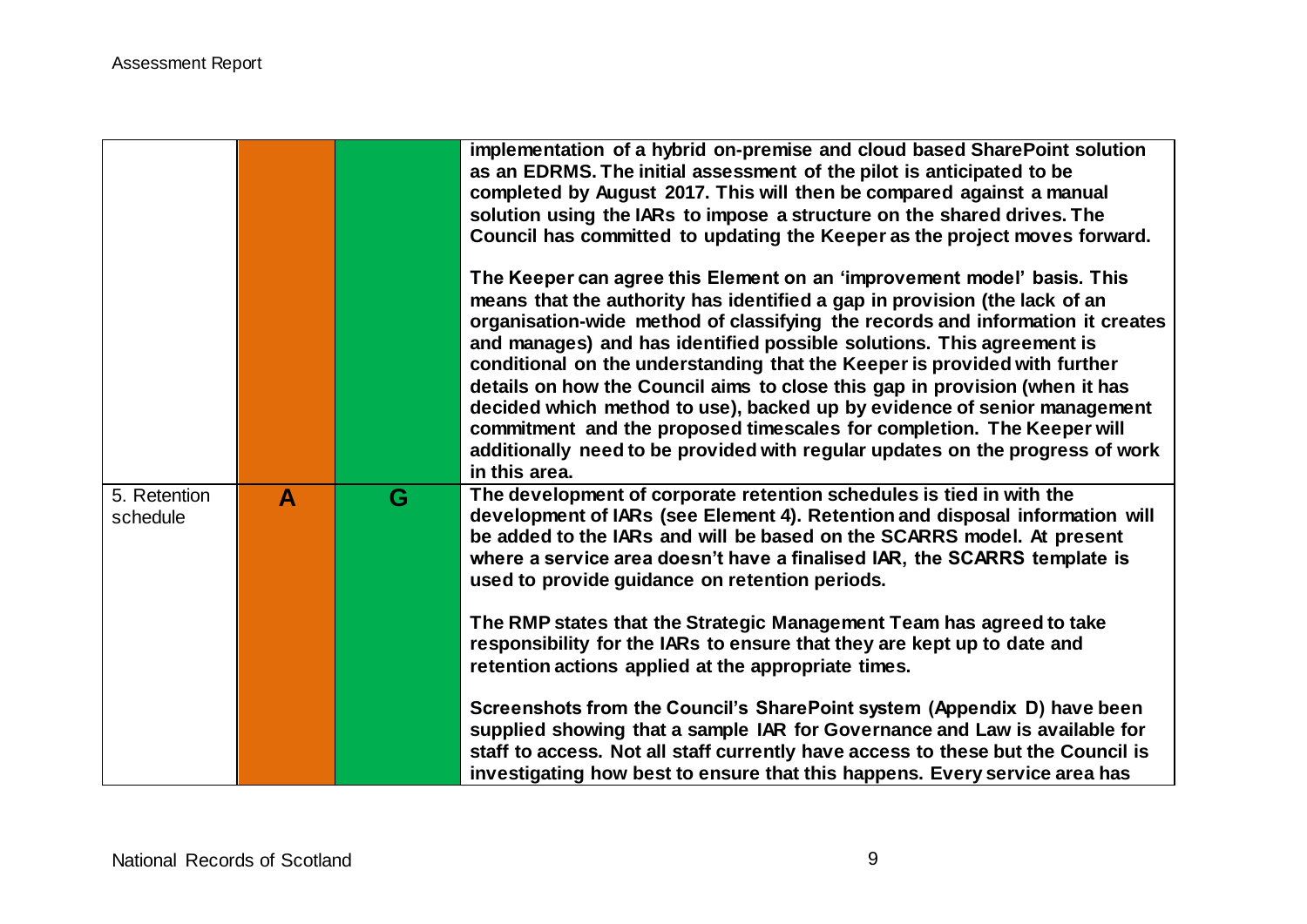|                                                         |   |   | completed their draft IARs with a view to having these finalised by the end of<br><b>March 2017.</b><br>Training around retention periods will be provided as part of the<br>Implementation Plan (DP.12.02 of Appendix 1).<br>The Keeper can agree this Element on an 'improvement model' basis. This<br>means that the authority has identified a gap in provision (the lack of an<br>organisation-wide retention schedule) and has identified a solution (the<br>development of IARs which include retention information). This agreement is<br>conditional on the understanding that the Keeper is provided with regular<br>updates on progress of this work.                                                                                                                                                                                                                                                                                                                                                                                                                                                                                                                                                                                                                                                     |
|---------------------------------------------------------|---|---|----------------------------------------------------------------------------------------------------------------------------------------------------------------------------------------------------------------------------------------------------------------------------------------------------------------------------------------------------------------------------------------------------------------------------------------------------------------------------------------------------------------------------------------------------------------------------------------------------------------------------------------------------------------------------------------------------------------------------------------------------------------------------------------------------------------------------------------------------------------------------------------------------------------------------------------------------------------------------------------------------------------------------------------------------------------------------------------------------------------------------------------------------------------------------------------------------------------------------------------------------------------------------------------------------------------------|
| 6. Destruction<br>Arrangements<br>Compulsory<br>element | A | G | The Council has outlined the following destruction arrangements in its RMP:<br><b>Paper</b> – The RMP states that wherever possible, confidential waste is destroyed in<br>suitable cross-cutting on-site shredders. Due to the diverse geographical spread of<br>its offices the Council engages several confidential waste disposal providers<br>(Shanks and Shred-It). Shanks do not provide destruction certificates but Shred-It<br>do and in response to the Keeper's Interim Report a sample destruction certificate<br>(Appendix 10a) from Shred-It has been provided showing that the procedures for<br>disposing of paper confidential waste are operational. To consolidate the<br>arrangements in place for the destruction of confidential paper waste the<br>Council has constituted a project team to investigate the current provision.<br>This work will continue through 2017 and the Council has committed to<br>updating the Keeper with progress.<br>The current procedures are described in the Disposal of Records guidance<br>document (Appendix 9). A flowchart of the required steps is included as Appendix 1.<br>Appendix 2 is a Records Destruction Authorisation form which needs to be signed<br>prior to destruction taking place and which also acts as a record of the disposal of |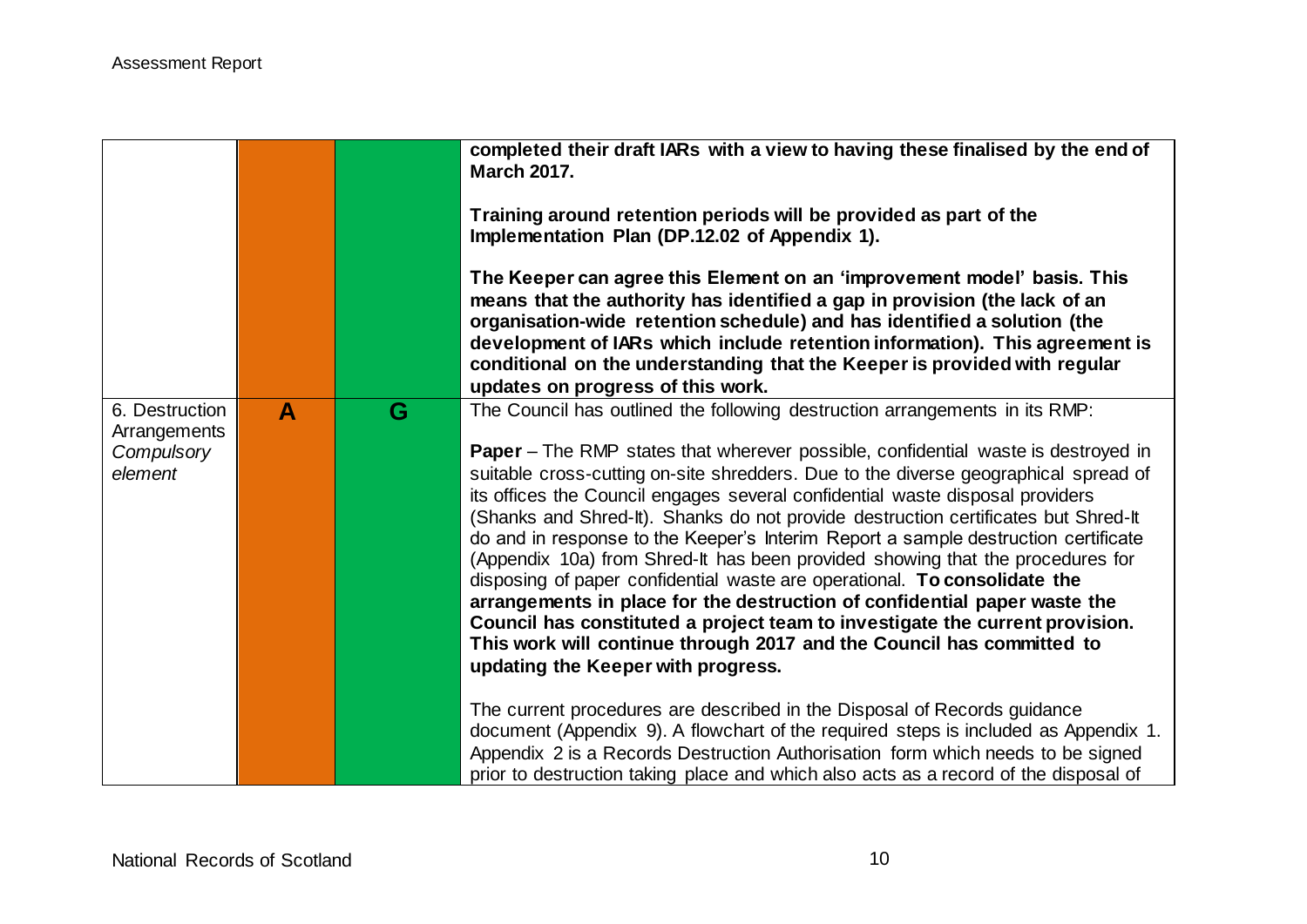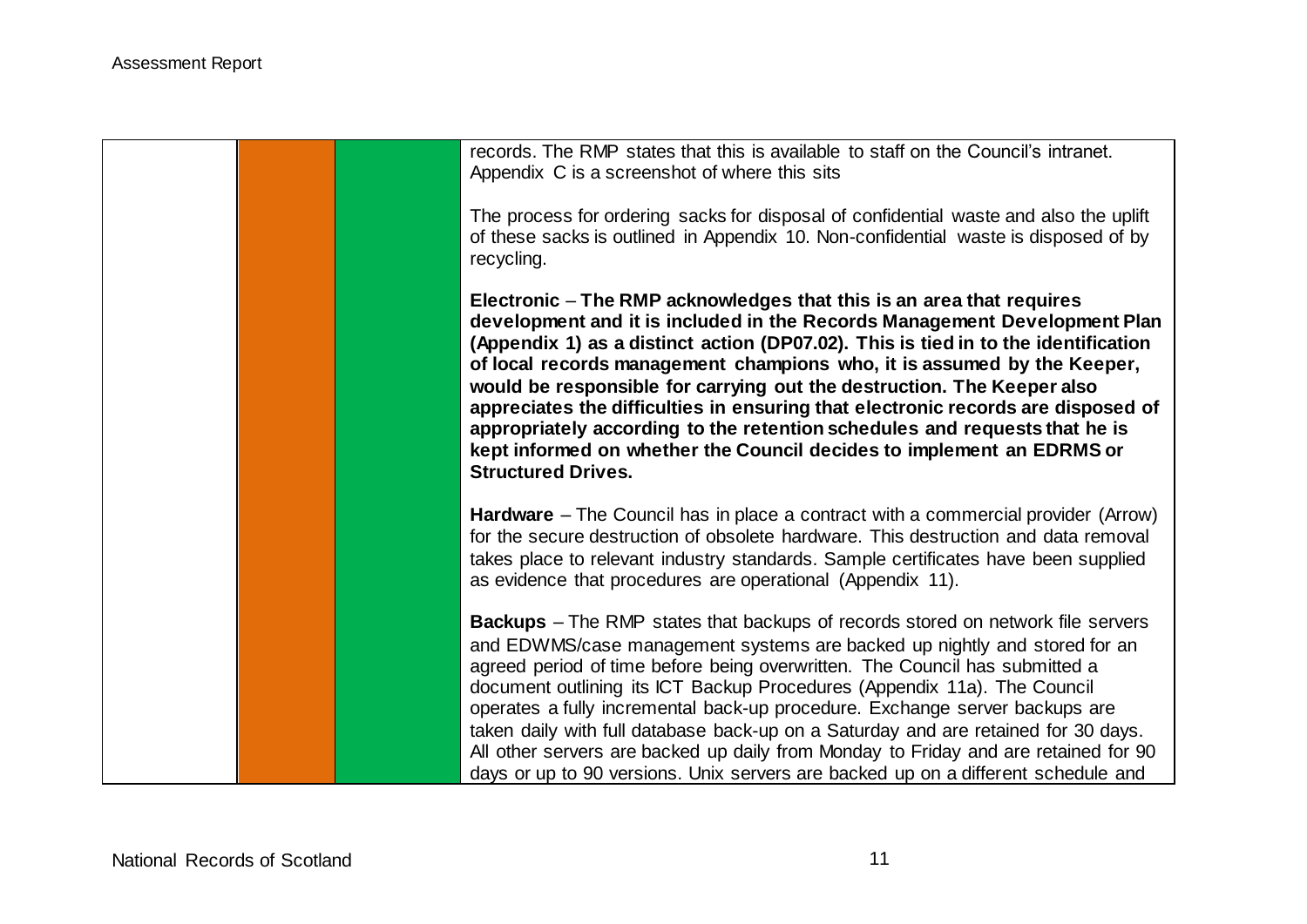|                                                       |   |   | quarterly tapes are retained permanently.                                                                                                                                                                                                                                                                                                                                                                                                                                                                                                                                                                                                                                                                                                                                                                                                                                                                                                                                                                                      |
|-------------------------------------------------------|---|---|--------------------------------------------------------------------------------------------------------------------------------------------------------------------------------------------------------------------------------------------------------------------------------------------------------------------------------------------------------------------------------------------------------------------------------------------------------------------------------------------------------------------------------------------------------------------------------------------------------------------------------------------------------------------------------------------------------------------------------------------------------------------------------------------------------------------------------------------------------------------------------------------------------------------------------------------------------------------------------------------------------------------------------|
|                                                       |   |   | The Keeper can agree this Element on an 'improvement model' basis. This<br>means that the Council has identified a gap in provision (lack of organisation-<br>wide ability to consistently destroy electronic records when required). The<br>Council is currently considering how best to close this gap. The Keeper<br>requests that he is kept informed of the method chosen by the Council to<br>enable systemic deletion of electronic records in line with the retention<br>schedules.                                                                                                                                                                                                                                                                                                                                                                                                                                                                                                                                    |
| 7. Archiving<br>and Transfer<br>Compulsory<br>element | G | G | The Council has its own archive which collects, preserves and makes available<br>records relating to the Argyll and Bute Area. As well as Council records, it archives<br>records relating to other local organisations, business and families. Submitted as<br>evidence is a Central Archives Procedure (Appendix 12) which sets out the<br>arrangements in place for transferring records selected for permanent preservation<br>to the archives. The Procedure also describes the archive's collecting policy and<br>how it intends to ensure the preservation of records.                                                                                                                                                                                                                                                                                                                                                                                                                                                  |
|                                                       |   |   | The RMP states that some of its archives and those of its predecessor organisations<br>are held by Glasgow City Archives at the Mitchell Library. Services within the<br>Council which have identified records for permanent preservation and which meet<br>the collection criteria of the Archive are transferred under the arrangements set out<br>in the Central Archives Procedures. Some services within the Council need to retain<br>records for up to 100 years. These records are not transferred to the Archives but<br>are stored securely in these local service areas. The Records Management<br>Development Plan contains an action to formalise the existing processes and<br>produce guidance for staff to differentiate between the procedures for archiving and<br>those for storing records with longer retention periods.<br>The RMP also states that the Council archive is currently considering the purchase<br>of a digital repository which would allow it to receive transfers of electronic records |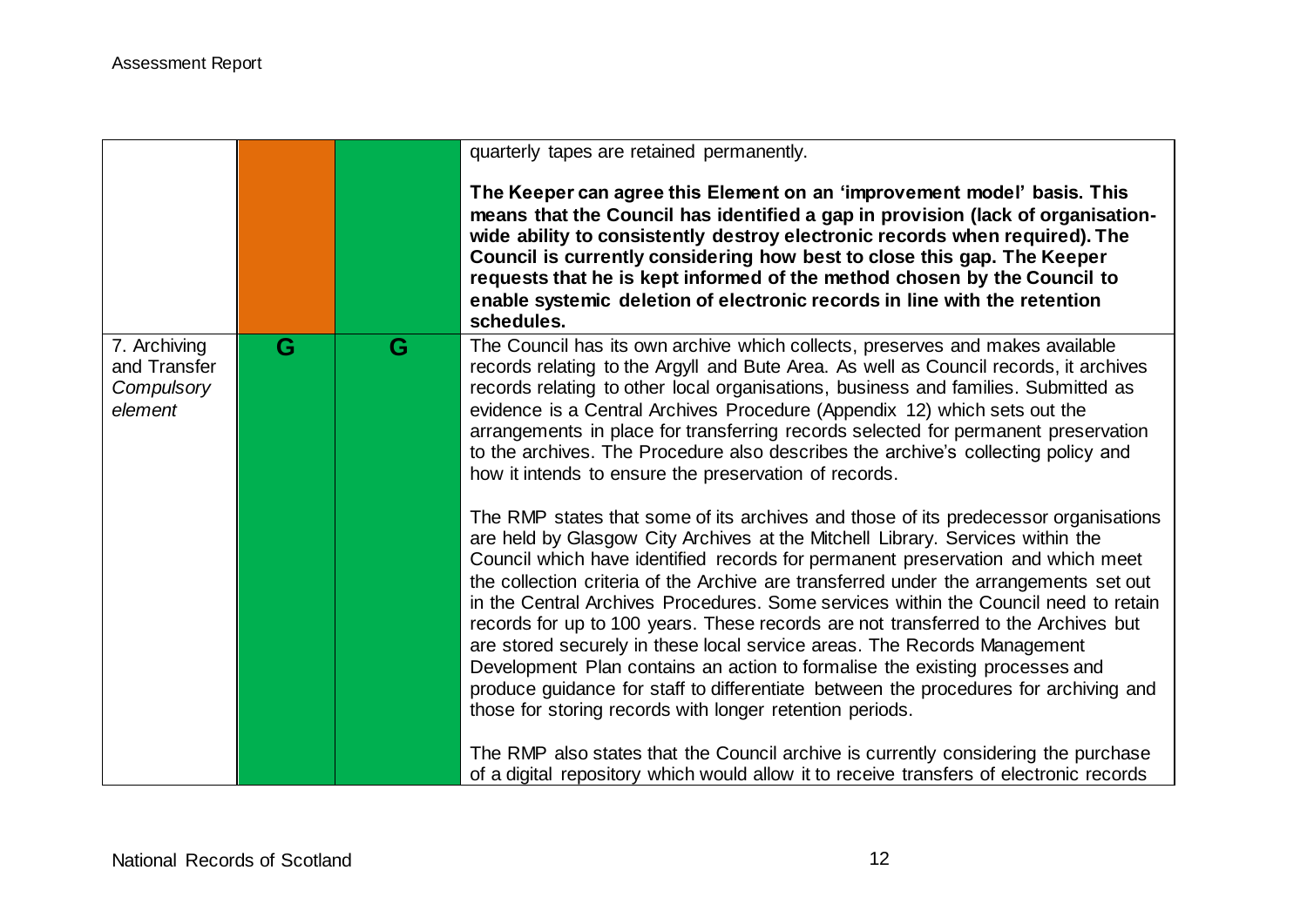|                                                     |   |   | selected for permanent preservation. The Council Archivist has been in touch with<br>the National Records of Scotland to investigate digital repository solutions. The<br>Keeper commends the consideration of this important area of recordkeeping as this<br>is likely to grow increasingly important in the coming years.<br>The Keeper agrees that that there are procedures in place to transfer records<br>selected for permanent preservation to an appropriate archive.                                                                                                        |
|-----------------------------------------------------|---|---|----------------------------------------------------------------------------------------------------------------------------------------------------------------------------------------------------------------------------------------------------------------------------------------------------------------------------------------------------------------------------------------------------------------------------------------------------------------------------------------------------------------------------------------------------------------------------------------|
| 8. Information<br>Security<br>Compulsory<br>element | G | G | All Council employees, including third parties who require access to the Council's<br>network and systems, are required to read and accept the requirements of the ICT<br>Acceptable Use Policy (Appendix 15). The Policy provides staff with information on<br>passwords, email and internet use, social media and mobile phone use. The staff<br>member is required to sign that they have understood and agree to abide by the<br>provisions in the Policy.                                                                                                                         |
|                                                     |   |   | The Council is a member of the Public Services Network (PSN) which allows it to<br>connect securely with other certified bodies. The Council abides by the PSN Code<br>of Conduct.                                                                                                                                                                                                                                                                                                                                                                                                     |
|                                                     |   |   | The Council has submitted its Information Security Policy (Appendix 14). The Policy<br>sets out its scope responsibilities for compliance and the Council's corporate<br>approach for ensuring the security of its systems.                                                                                                                                                                                                                                                                                                                                                            |
|                                                     |   |   | Also submitted as evidence is the Council's Practical Information Security and Data<br>Protection Handbook, version 1.3 (Appendix 14). This was designed primarily for<br>staff dealing primarily with information security and Data Protection but also serves<br>as a useful point of reference for all staff to achieve best practice information<br>security and Data Protection. The Keeper commends the creation of this useful tool<br>for staff. A screenshot (Appendix C) has been provided showing that the Handbook<br>is available to all staff on the Council's Intranet. |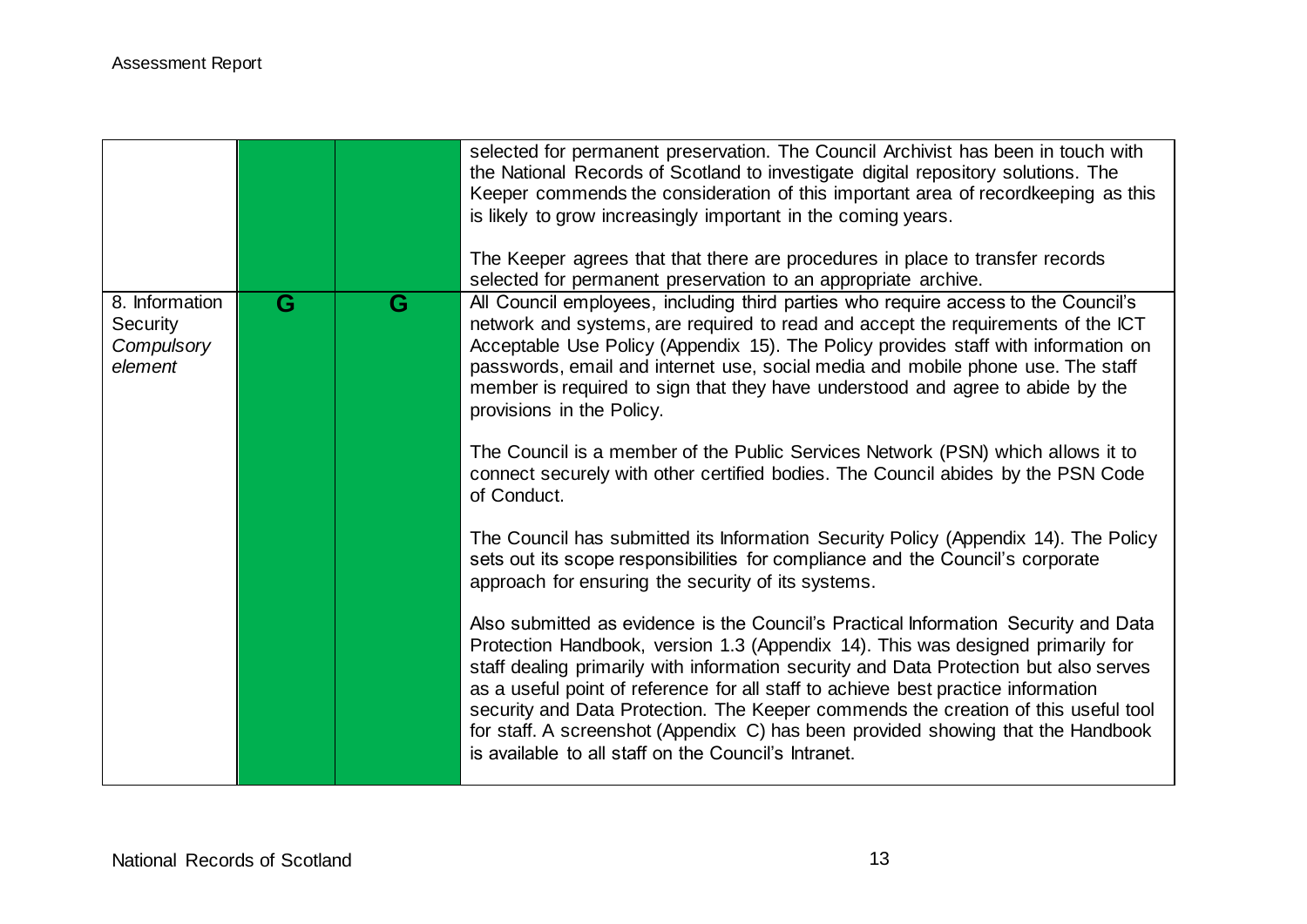|                       |   |   | The Council has also outlined its physical security arrangements. The RMP states<br>that access to all Council offices is controlled either by a reception desk where<br>visitors are required to sign in and out or by access codes and key fobs. Additionally<br>the Council has submitted its Use of Space Policy (Appendix 14a) which<br>emphasises the need for a Clear Desk Policy and for maintaining the security of<br>confidential paper records. This Policy is available to all staff on the Council's<br>Intranet and a screenshot has been supplied evidencing this (Appendix 14b).<br>The Keeper agrees that there are appropriate measures in place to protect the<br>information that the Council creates and manages.                                                                                                                                                                                                                                                                                                                                                                                                                                                                       |
|-----------------------|---|---|---------------------------------------------------------------------------------------------------------------------------------------------------------------------------------------------------------------------------------------------------------------------------------------------------------------------------------------------------------------------------------------------------------------------------------------------------------------------------------------------------------------------------------------------------------------------------------------------------------------------------------------------------------------------------------------------------------------------------------------------------------------------------------------------------------------------------------------------------------------------------------------------------------------------------------------------------------------------------------------------------------------------------------------------------------------------------------------------------------------------------------------------------------------------------------------------------------------|
| 9. Data<br>Protection | G | G | The Council and the Licensing Board are separately registered and Data Controllers<br>with the Information Commissioner's Office (Council's registration number:<br>Z5909574, Licensing Board's registration number: ZA171116).<br>The Council has submitted its Data Protection Policy (Appendix 16). The Head of<br>Governance and Law is the Council's nominated Data Protection Officer who is<br>responsible for notifying the Information Commissioner's Office of data processing<br>carried out by the Council and for co-ordinating and processing Subject Access<br>Requests (SARs). A screenshot of the Council's Access to Information page<br>(Appendix C) has been submitted which shows that staff have access to the Data<br>Protection Policy and the Subject Access Requests Policy.<br>The Policy contains a section on Data Handling which outlines the procedures for<br>handling both electronic and paper records. It also contains a commitment to<br>providing staff with training on induction and as part of an e-learning system<br>(LEON).<br>The Policy also states that the Council has an Information Security Forum which<br>comprises representatives from each Department. |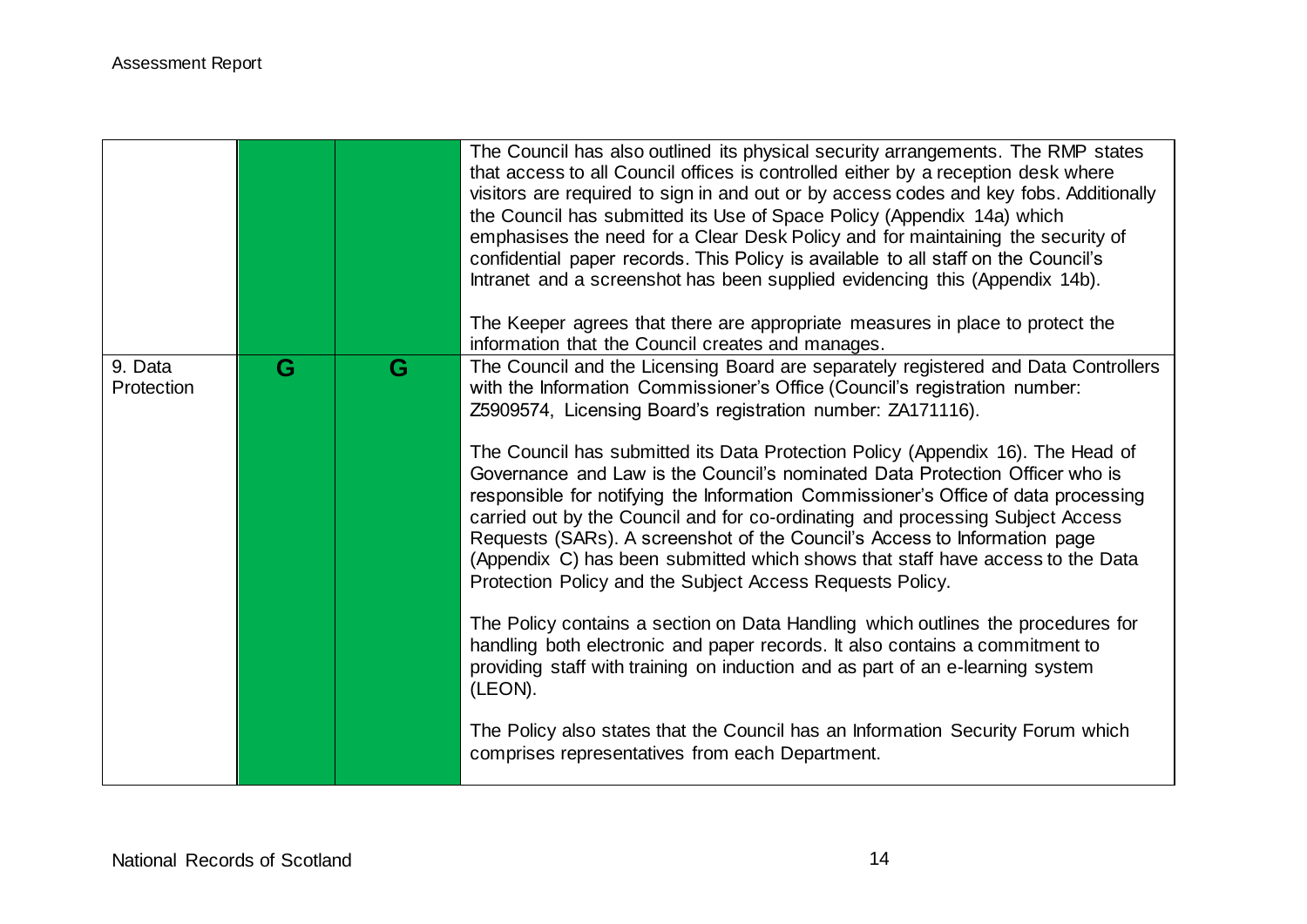|                                                           |   |   | Also submitted as evidence is the Council's Subject Access Requests Policy<br>(Appendix 17) which governs how to process and respond to SARs. SAR<br>information is also available on the Council's website. The Keeper commends this<br>approach towards providing stakeholders with the necessary information for<br>submitting requests for personal information.                                                        |
|-----------------------------------------------------------|---|---|-----------------------------------------------------------------------------------------------------------------------------------------------------------------------------------------------------------------------------------------------------------------------------------------------------------------------------------------------------------------------------------------------------------------------------|
|                                                           |   |   | The RMP mentions the LEON employee training module. A screenshot of the<br>system has been provided showing that it contains a distinct stream of training<br>relating to Data Protection (Appendix 21).                                                                                                                                                                                                                    |
|                                                           |   |   | The RMP refers to annual Data Protection training for all areas of the Council. A<br>presentation about Data Protection delivered to the Debt Recovery Team (Appendix<br>E) has been supplied.                                                                                                                                                                                                                              |
|                                                           |   |   | The Keeper agrees that the Council is aware of its responsibilities under the Data<br>Protection Act 1998 and that staff have access to relevant training and policies.                                                                                                                                                                                                                                                     |
| 10. Business<br>Continuity<br>and Vital<br><b>Records</b> | A | G | The RMP states that there are Critical Activity Recovery Plans (CARPs) in place for<br>the essential services provided by the Council. These include a section where the<br>person responsible for the CARP must identify the electronic and paper records and<br>information that are essential for the operation of the service. A sample CARP for<br>the Election service has been submitted as evidence (Appendix 18).  |
|                                                           |   |   | The Records Management Development Plan (Appendix 1) contains a<br>commitment to identify vital records as part of the work to develop IARs<br>across the organisation. Once work to develop IARs has been completed a<br>separate vital records register will be created. This project has an estimated<br>completion date of April 2018. The Keeper requests that he is kept informed of<br>the progress of this project. |
|                                                           |   |   | The Keeper can agree this Element on an 'improvement model' basis. This                                                                                                                                                                                                                                                                                                                                                     |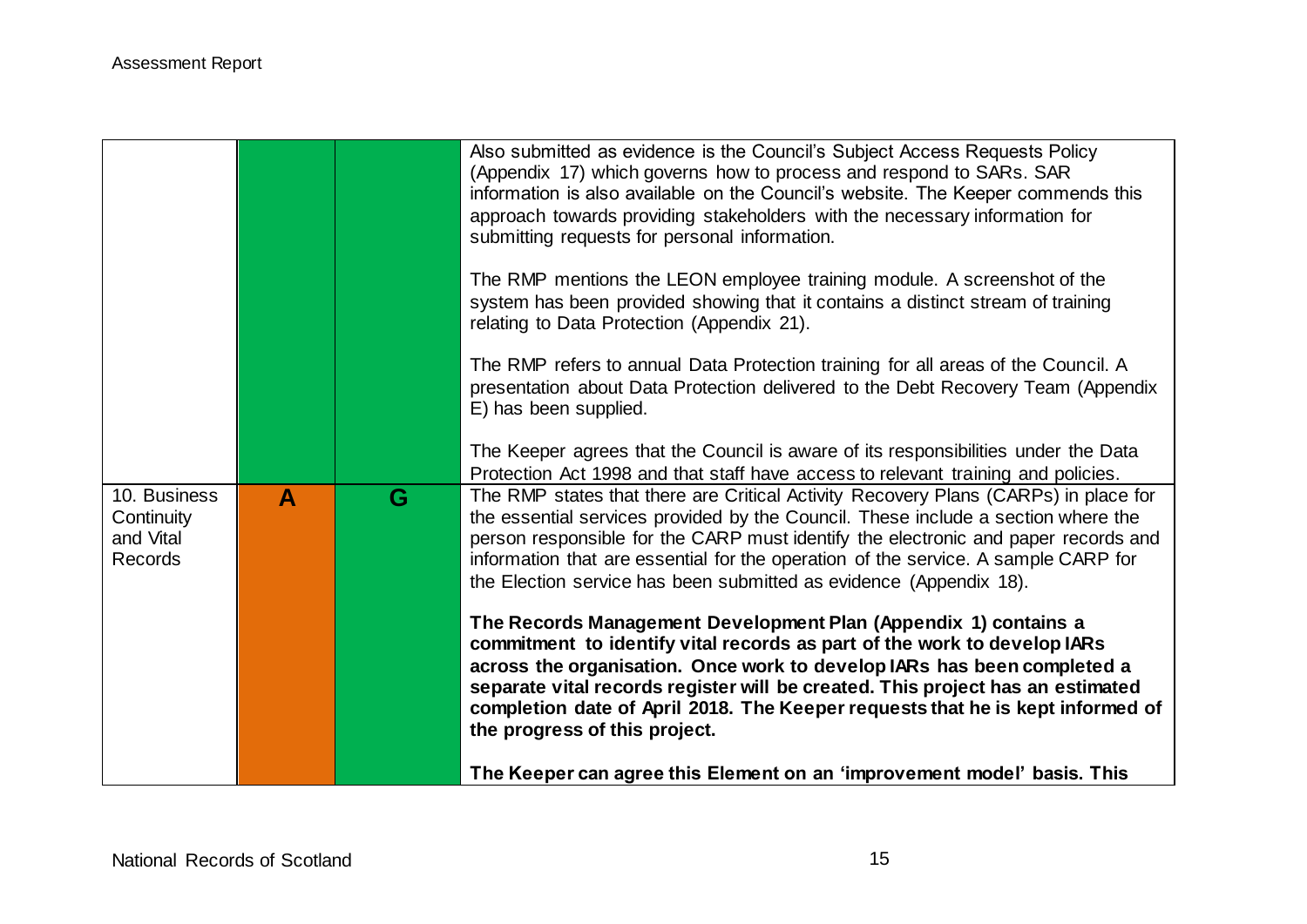|                 |              |   | means that the authority has identified a gap in provision (vital records across<br>the Council have not been identified) and has shown a commitment to closing<br>this gap. This agreement is conditional upon the Keeper being kept updated<br>as the project moves forward.                                                                                                                                                                                                                                                                                                                                                                                                                                                                                                                                                                                                                                                                                                                                                                                                       |
|-----------------|--------------|---|--------------------------------------------------------------------------------------------------------------------------------------------------------------------------------------------------------------------------------------------------------------------------------------------------------------------------------------------------------------------------------------------------------------------------------------------------------------------------------------------------------------------------------------------------------------------------------------------------------------------------------------------------------------------------------------------------------------------------------------------------------------------------------------------------------------------------------------------------------------------------------------------------------------------------------------------------------------------------------------------------------------------------------------------------------------------------------------|
| 11. Audit trail | $\mathbf{A}$ | G | The RMP states that the Council uses a number of bespoke case/document<br>management systems across a number of business areas within the organisation to<br>carry out its functions. These systems provide audit trails for the records created<br>and managed within them. In addition, the Council uses a number of SharePoint<br>sites which also have an element of audit trail functionality built in. Examples of the<br>audit trail provisions have been provided as screenshots (Appendix 20).                                                                                                                                                                                                                                                                                                                                                                                                                                                                                                                                                                              |
|                 |              |   | The RMP states that the majority of unstructured records and information<br>within the Council is managed using a shared drive system. The Council<br>recognises that improvements are required in the management of record in<br>shared drives and has identified two possible solutions. One involves the<br>development of a Council-wide Electronic Document and Records<br>Management System (EDRMS) and the investigation of this possibility is built<br>into the Records Management Development Plan (Appendix 1). The alternative<br>solution is to create a file structure across the shared drives and use this to<br>impose control over the unstructured data currently stored within these. The<br>Keeper will not have an issue with whatever solution is chosen by the Council<br>(this must remain a business decision by the authority) but he requests that<br>he is provided with details of how it intends to implement the solution and the<br>timescales around this, as well as evidence of senior management<br>commitment to whichever solution is chosen. |
|                 |              |   | The Council has also produced detailed guidance on Document Naming and<br>Version Control (Appendix 19). Staff will be given training and encouraged to use<br>the guidance. The Keeper commends the creation of this very useful document and<br>the commitment to ensuring staff are provided with training in its use.                                                                                                                                                                                                                                                                                                                                                                                                                                                                                                                                                                                                                                                                                                                                                            |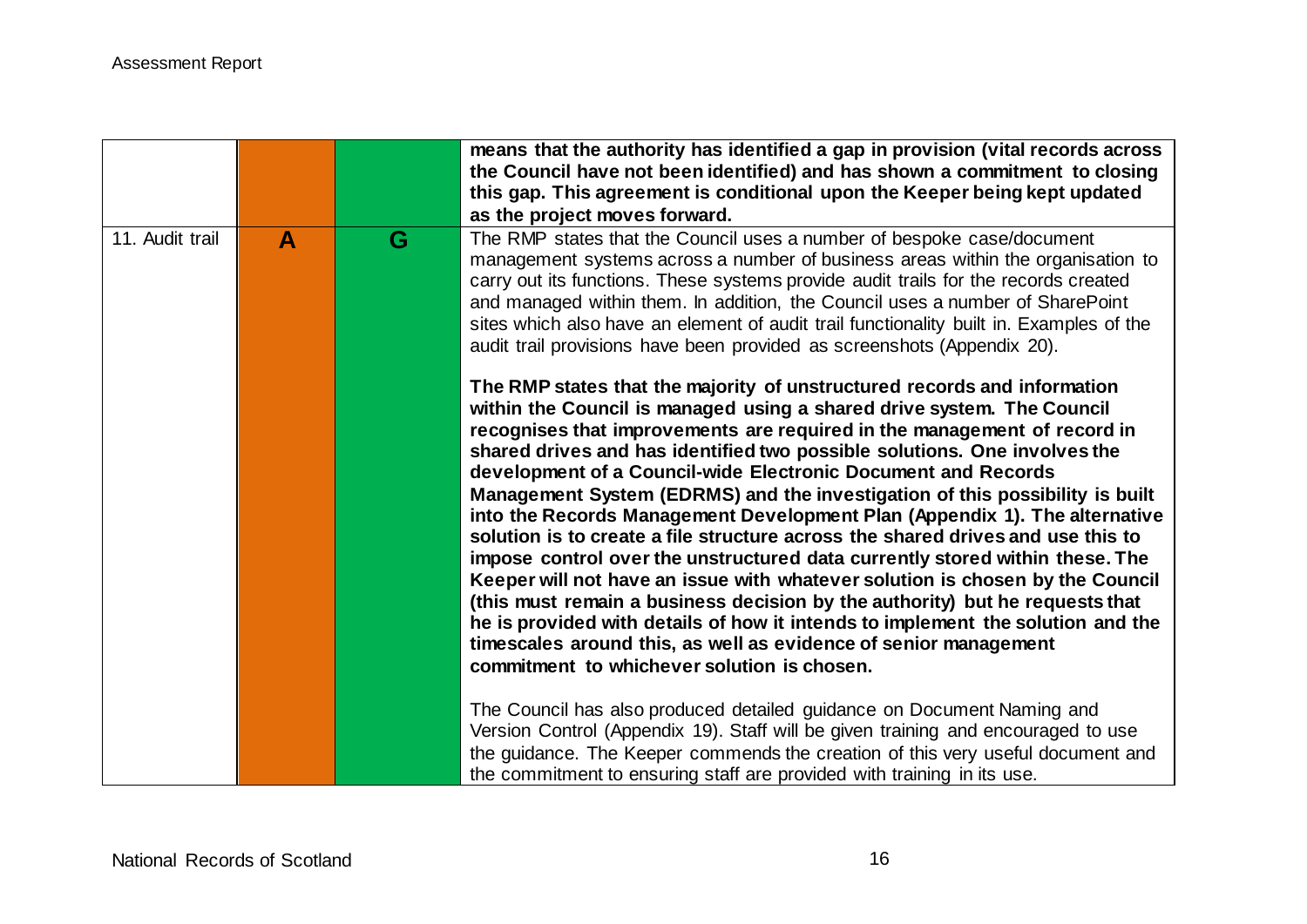|                                                                      |   |   | The Council maintains an auditable record of the destruction of information and<br>records in accordance with its retention schedules.                                                                                                                                                                                                                                                                                                                                                                                                                                                                     |
|----------------------------------------------------------------------|---|---|------------------------------------------------------------------------------------------------------------------------------------------------------------------------------------------------------------------------------------------------------------------------------------------------------------------------------------------------------------------------------------------------------------------------------------------------------------------------------------------------------------------------------------------------------------------------------------------------------------|
|                                                                      |   |   | The RMP states that the vast majority of records created and used by the<br>Council are electronic. A sample of one of the methods in place to track paper<br>files in the Social Work department has been provided as evidence (Appendix<br>F). The response states that there are similar arrangements in place across<br>different departments. An action has been added to the Records Management<br>Development Plan (D.P.11.02) to review current practice and to produce a<br>standardised template for tracking paper records and guidance. This has an<br>estimated completion date of June 2017. |
|                                                                      |   |   | The Keeper can agree this Element on an 'improvement model' basis. This<br>means that the authority has identified a gap in provision (lack of<br>standardised audit trail provision for paper records) and has identified and<br>evidenced how it intends to close this gap. The Keeper requests that he is<br>kept informed of the progress of this work.                                                                                                                                                                                                                                                |
| 12.<br>Competency<br>Framework<br>for records<br>management<br>staff | G | G | The Council's Governance and Risk Manager has day-to-day responsibility for<br>records management and this is clearly reflected in his job description which has<br>been submitted as evidence (Appendix 4). The RMP states that he is able to access<br>relevant training and is able to share good practice with colleagues in the<br>appropriate forums.                                                                                                                                                                                                                                                |
|                                                                      |   |   | The RMP states that the Council utilises a performance review and development<br>(PRD) system. This is based on a competency framework which describes the skills<br>and competencies required throughout the organisation. The Records Management<br>Development Plan (Appendix 1) shows that the inclusion of a competency on<br>records management is being considered for inclusion in the framework for all staff.<br>The Keeper commends this approach and requests that he is kept informed of                                                                                                      |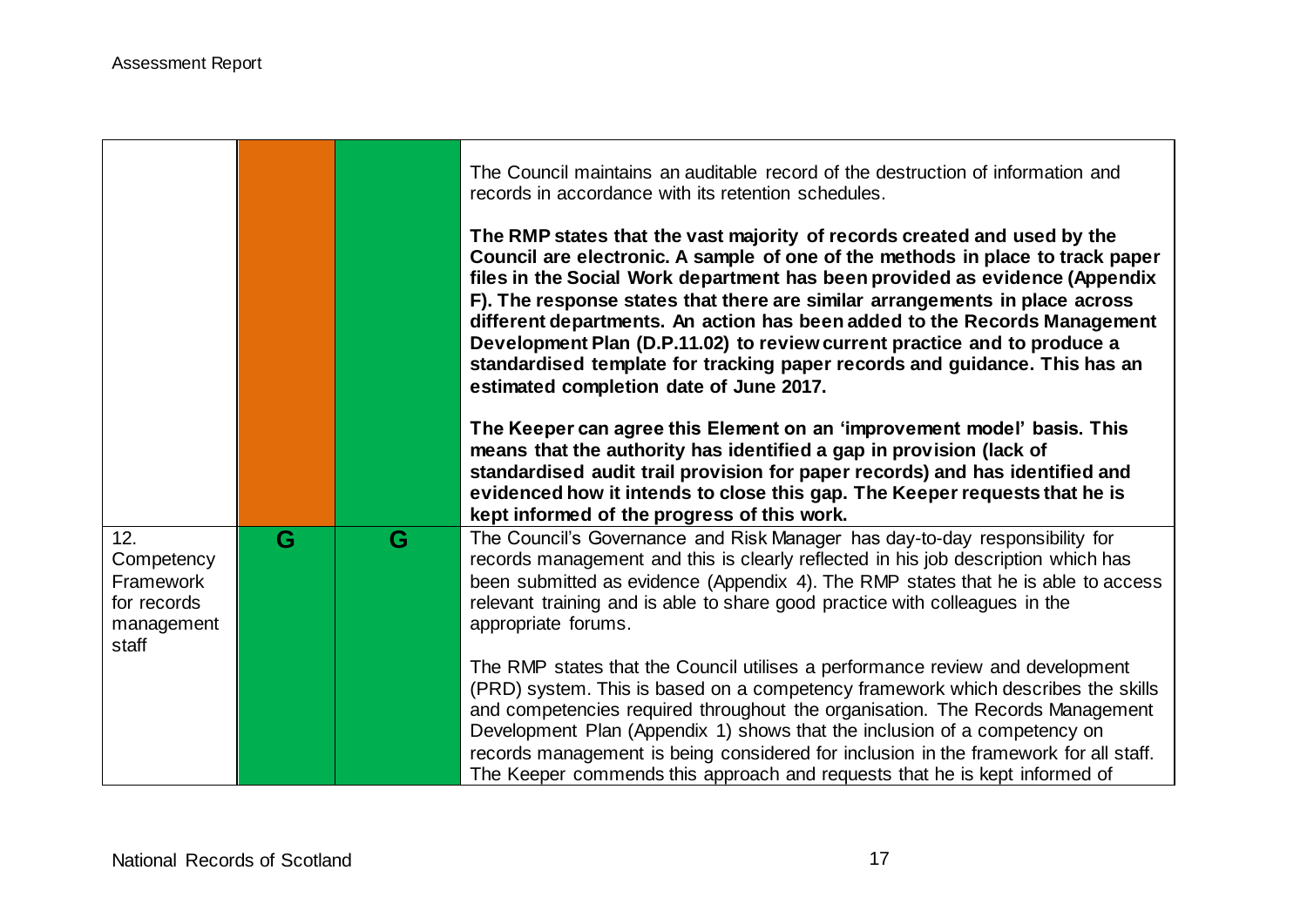|                                 |   |   | developments.                                                                                                                                                                                                                                                                                                                                                                                                                                                                                                                                                                                                                                                                                                                                                                                                                                                                                                                                                                                                                 |
|---------------------------------|---|---|-------------------------------------------------------------------------------------------------------------------------------------------------------------------------------------------------------------------------------------------------------------------------------------------------------------------------------------------------------------------------------------------------------------------------------------------------------------------------------------------------------------------------------------------------------------------------------------------------------------------------------------------------------------------------------------------------------------------------------------------------------------------------------------------------------------------------------------------------------------------------------------------------------------------------------------------------------------------------------------------------------------------------------|
|                                 |   |   | Staff have access to online training through the LEON system. This includes<br>modules on Data Protection and Freedom of Information. A screenshot of the<br>system has been provided (Appendix 21). The RMP states that the inclusion of a<br>records management module will be considered for inclusion in the training<br>package. The Keeper commends this approach and requests that he is kept<br>informed of developments.                                                                                                                                                                                                                                                                                                                                                                                                                                                                                                                                                                                             |
|                                 |   |   | Also submitted as evidence is the Governance and Risk Team Action Plan 2016-17<br>(Appendix 22). This shows that one of the objectives is to begin the delivery of<br>annual training in records management and Data Protection by 31 March 2017. The<br>Keeper commends this commitment to providing all staff with training in records<br>management.                                                                                                                                                                                                                                                                                                                                                                                                                                                                                                                                                                                                                                                                       |
|                                 |   |   | The Keeper agrees that the individual identified in Element 2 has the necessary<br>skills and access to training to fulfil this role and that there is evidence of the<br>commitment to provide training to staff.                                                                                                                                                                                                                                                                                                                                                                                                                                                                                                                                                                                                                                                                                                                                                                                                            |
| 13.<br>Assessment<br>and Review | G | G | The Council's Internal Audit Team will carry out an implementation audit within a<br>year of the RMP being agreed by the Keeper. This agreement with the Chief Internal<br>Auditor is confirmed in an email (Appendix 23). This will determine whether the RMP<br>is operating as expected. Following this initial audit, on an annual basis the<br>Governance and Risk Manager (see Element 2), with the assistance of the Internal<br>Audit Team, will carry out an audit of three Elements out of Elements 4-12. These<br>Elements will be prioritised on the level of risk identified. Any issues identified will be<br>subject to a follow up review. Anything which changes the RMP as a result of audit<br>or review will be reported to the Keeper. The Governance and Law Team Action<br>Plan (Appendix 22) includes an objective to audit at least two Elements annually<br>starting prior to the end of 2017. The Keeper commends the use of internal auditors<br>in assessing compliance with an authority's RMP. |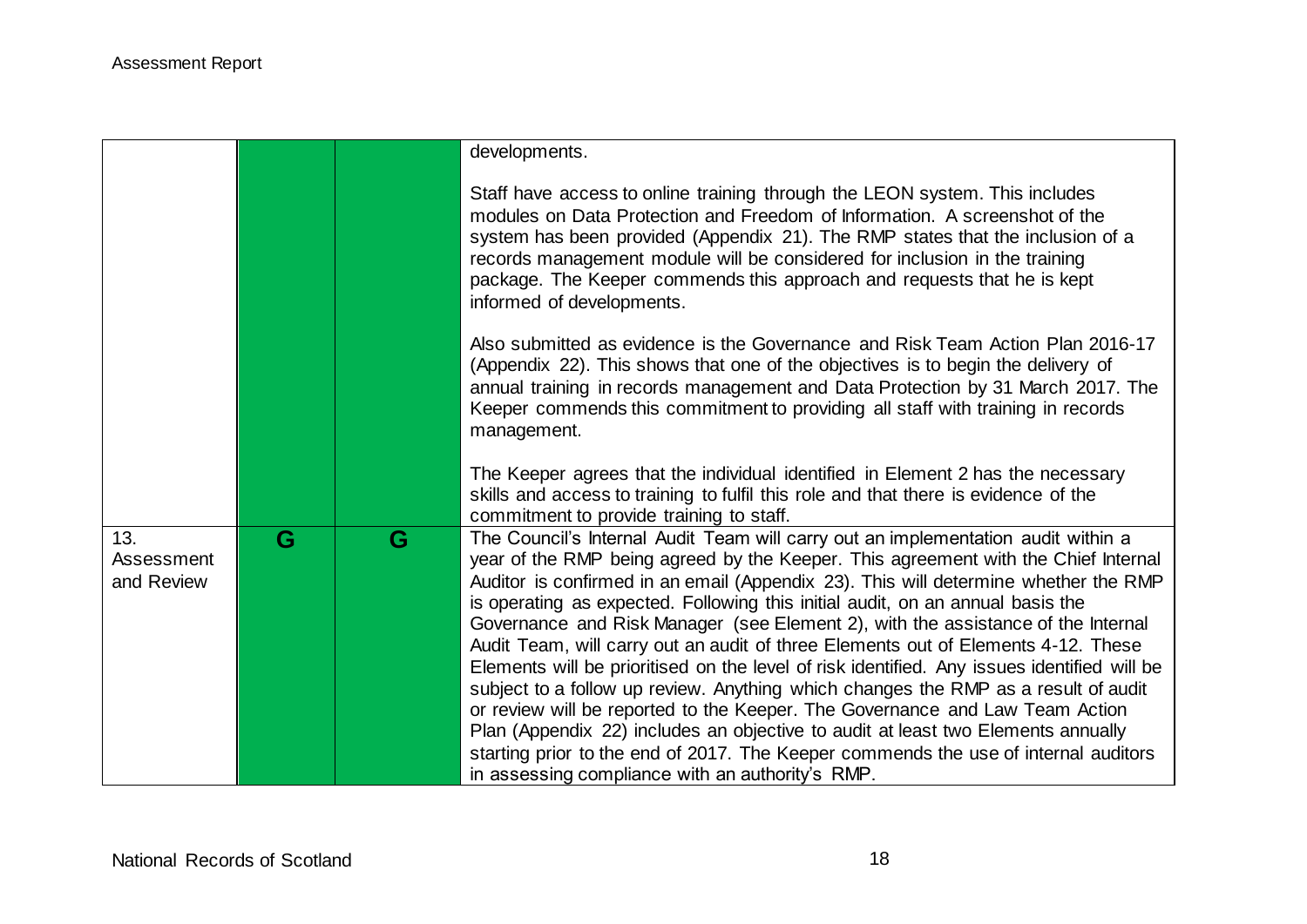|                           |   |   | The Council has also submitted the Internal Audit Customer Handbook (Appendix<br>23a). This details the procedures followed by the internal auditors, in particular<br>those for reporting the results of the audit. The Final Audit report is sent to the Chief<br>Executive, the relevant Executive Directors, Head of Strategic Finance and Audit<br>Scotland. Reports are also submitted to the Audit Committee on a quarterly basis.<br>Actions from these reports are added to the follow-up database and reports on<br>these actions are provided to the Senior Management Team and Audit Committee<br>quarterly.                                                                                                                                                                                                                 |
|---------------------------|---|---|------------------------------------------------------------------------------------------------------------------------------------------------------------------------------------------------------------------------------------------------------------------------------------------------------------------------------------------------------------------------------------------------------------------------------------------------------------------------------------------------------------------------------------------------------------------------------------------------------------------------------------------------------------------------------------------------------------------------------------------------------------------------------------------------------------------------------------------|
|                           |   |   | The Keeper agrees that there are arrangements in place to ensure that the RMP<br>and supporting documents are kept up-to-date.                                                                                                                                                                                                                                                                                                                                                                                                                                                                                                                                                                                                                                                                                                           |
| 14. Shared<br>Information | G | G | Prior to entering into a Data Sharing Agreement the Council conducts a Privacy<br>Impact Assessment (PIA) based on the Information Commissioner's Data Sharing<br>Code of Practice. Submitted as evidence under this Element are a sample<br>Information Sharing Protocol between the Council and NHS Highland (Appendix 24)<br>and a Data Sharing Agreement between Oban High School and Sequential Systems<br>(Appendix 24A). These documents contain relevant sections on information security<br>and information governance. The guide for conducting PIAs has also been supplied<br>(Appendix 25).<br>Outcome 3 of the Information Management Strategy (Appendix 5) recognises the<br>benefits that can be gained from sharing information securely.<br>The Keeper agrees that the Council appropriately considers the security and |
| 15.                       | G | G | governance issues surrounding the sharing of information.<br>The Council has added an additional Element to deal with the records management                                                                                                                                                                                                                                                                                                                                                                                                                                                                                                                                                                                                                                                                                             |
| Contractors               |   |   | obligations of contractors when carrying out functions of the Council on their behalf.<br>The Keeper commends this method of tailoring the RMP to develop a stronger                                                                                                                                                                                                                                                                                                                                                                                                                                                                                                                                                                                                                                                                     |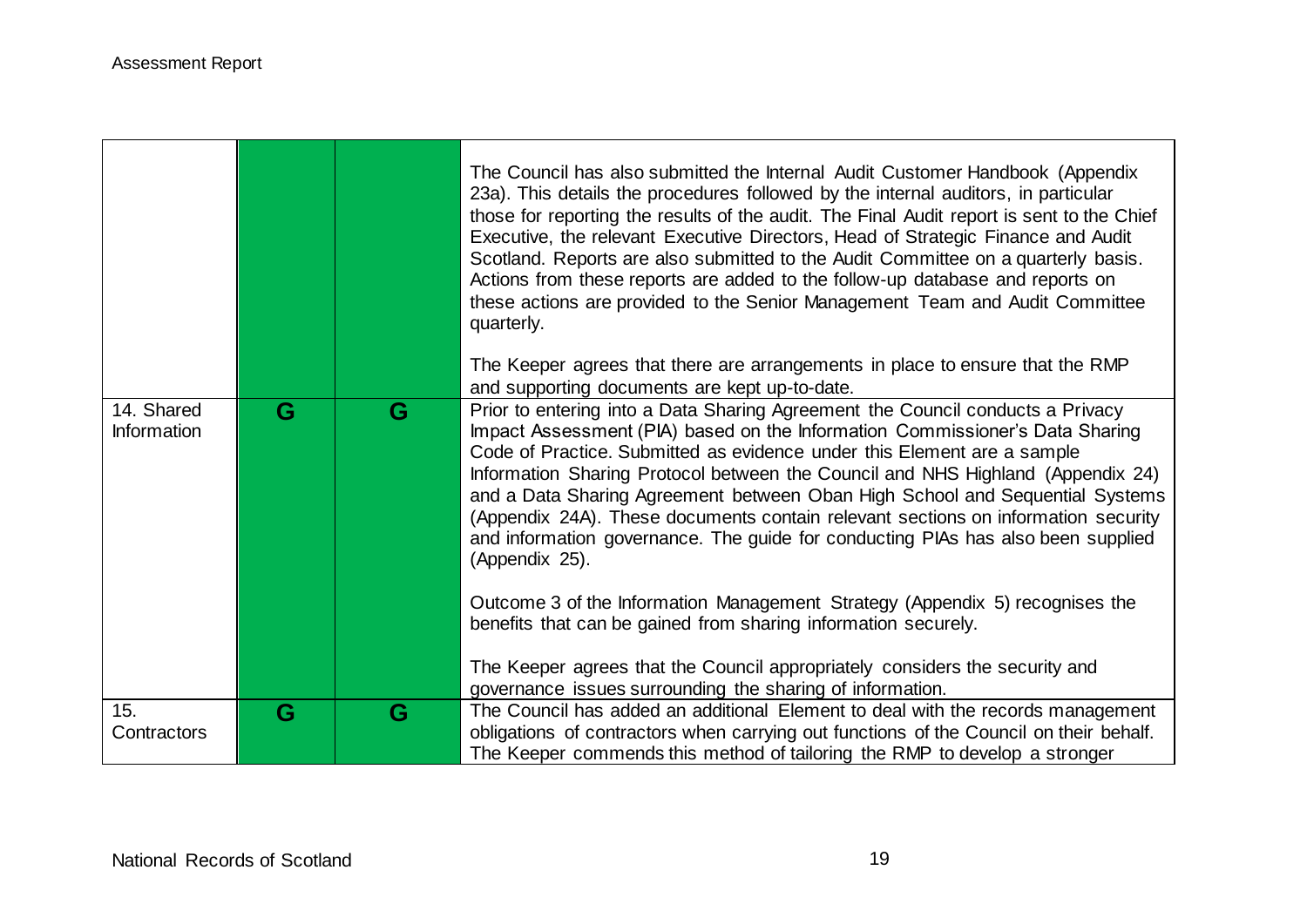| business tool which will benefit the Council.<br>The Council intends to use the wording developed by the Society of Local Authority<br>Lawyers and Administrators in Scotland (SOLAR) which can be found on the<br>website of the Scottish Council on Archives (SCA). These contain clauses which<br>can be used in Pre-Qualification Questionnaires, Invitations to Tender and<br>Contracts. The Council will also use the Guidelines for Contractors document, also<br>found on the SCA website, when entering into a new contract with a third party<br>supplier. Examples where these are used have been submitted as Appendices 26<br>and 27. |
|----------------------------------------------------------------------------------------------------------------------------------------------------------------------------------------------------------------------------------------------------------------------------------------------------------------------------------------------------------------------------------------------------------------------------------------------------------------------------------------------------------------------------------------------------------------------------------------------------------------------------------------------------|
| The Keeper agrees that the Council has considered the records management<br>responsibilities of third parties carrying out functions on its behalf.                                                                                                                                                                                                                                                                                                                                                                                                                                                                                                |

## **6. Keeper's Summary**

Elements 1-15 that the Keeper considers should be in a public authority records management plan have been properly considered by Argyll and Bute Council and Licensing Board. Policies and governance structures are in place to implement the actions required by the plan.

## **7. Keeper's Determination**

Based on the assessment process detailed above, the Keeper agrees the RMP of Argyll and Bute Council and Licensing Board.

The Keeper recommends that Argyll and Bute Council and Licensing Board should publish its agreed RMP as an example of good practice within the authority and the sector.